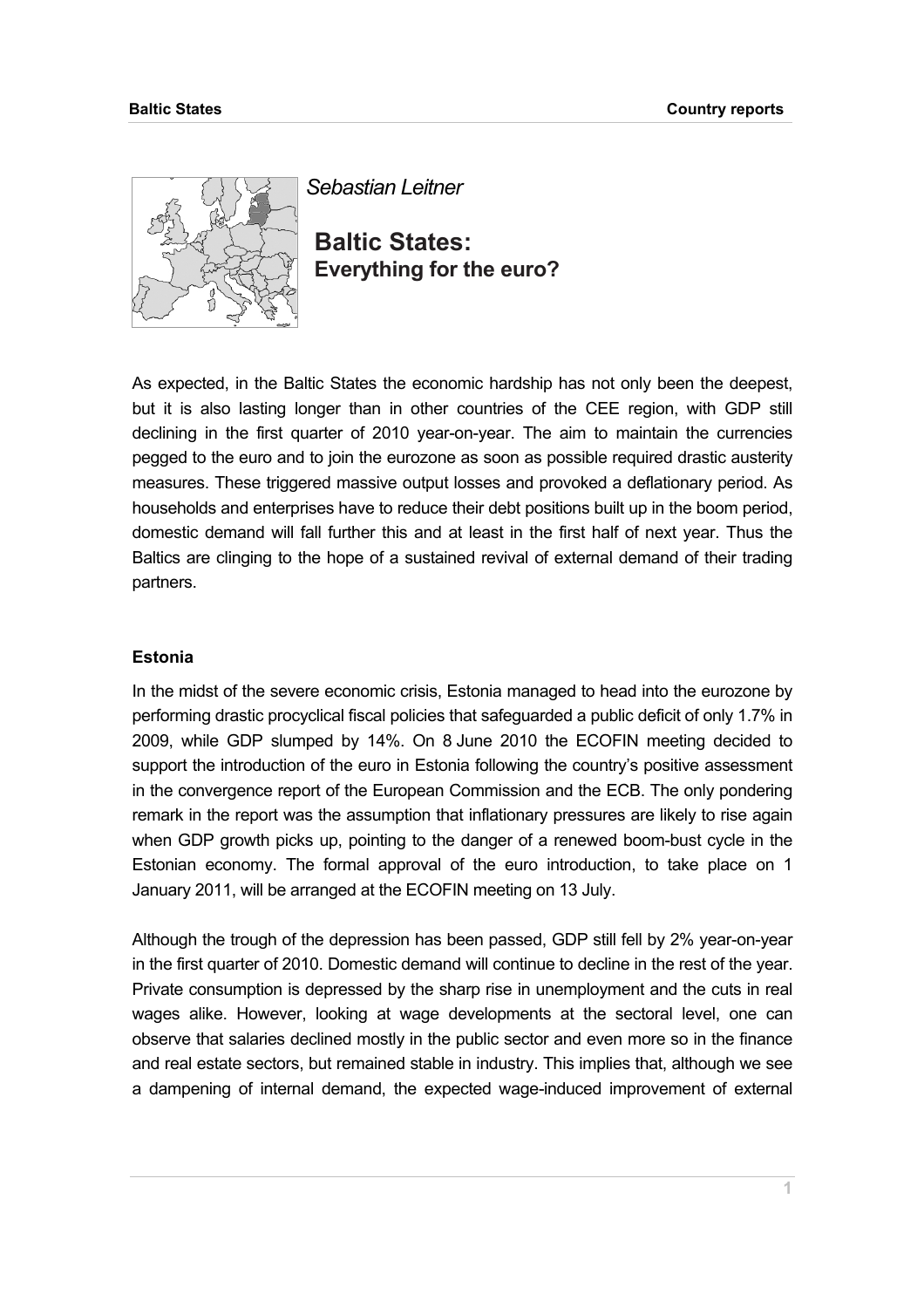competitiveness in the tradable goods sector has so far not materialized. Thus the observed fall in unit labour costs is only due to the strong shedding of labour in the past two years. In the first quarter of 2010 the unemployment rate jumped to 19.8%, in the case of persons aged 15-24 even to 40%. As usual the labour market situation of the Russianspeaking population is more dramatic than that of the autochthon citizens, the former facing an unemployment rate of 28% in the first quarter of the year. Employment dropped by almost 10% within one year, driven predominantly by layoffs in manufacturing (-15%) and construction (-30%) but also in domestic trade (-11%) and education (-17%). As the share of long-term unemployed in total unemployment is rising, the share of those receiving benefits is going to decline. At the end of May only about one third of registered unemployed persons actually received benefits. Despite the expected revival of output growth in the second half of the year and thereafter, unemployment rates will remain double-digit for several years. Since FDI and credit flows into the country will remain lower than in the boom period, the growth path of Estonia and its Baltic neighbours will depend on the economic restructuring towards the production of tradable goods, a task which, if feasible, will take some time.

As is the case with household consumption, gross fixed investments will also still be depressed during 2010. However, overall investment will be on the rise as enterprises are again accumulating inventories after the massive destocking that took place in 2009. At the same time public demand is damped by the Estonian government's eagerness to keep the budget deficit within the Maastricht limits. However, further expenditure cuts and tax increases – which were announced along with the plan to reduce the deficit in 2011 – will be difficult to enforce: the opposition has already signalled its resistance to the plans of the minority government of Prime Minister Andrus Ansip. With the aim of euro accession already attained, that resistance may become even stronger from now on.

With domestic demand on the decline, exports are to become an important growth driver in Estonia in 2010. As did most other countries of the region also Estonia has recently experienced a swift revival of goods exports, amounting to more than 20% year-on-year in the first four months of 2010. However, exports of services, accounting for one third of total exports, stagnated, reflecting the region-wide economic slump. Furthermore, external demand on the part of the main export destinations Finland and Sweden grew only slightly, while trade with Germany fell even further in the first months of the year. Although we expect a continuation of the export upswing, the impact on Estonian exports of the fiscal consolidation measures announced in Western Europe are uncertain and should not be left out of consideration. Nevertheless, since domestic demand will remain sluggish even throughout 2011, the current account surplus – amounting to 5.5% in the first quarter of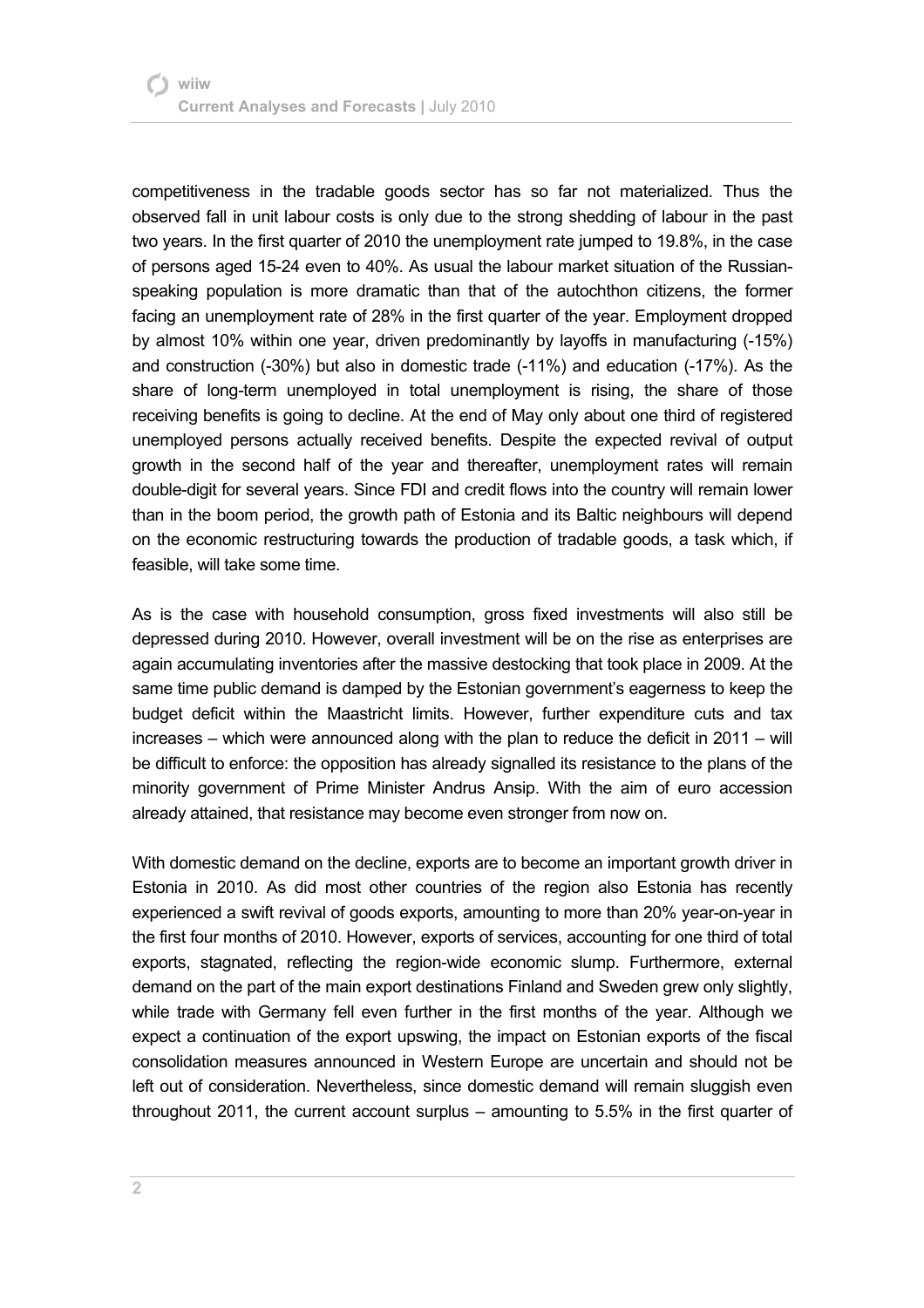2010 – is expected to remain positive throughout 2011 and will turn negative only after domestic demand has become stronger.

All in all GDP is expected to rise slightly in the second half of 2010 resulting in a growth rate of 0.5% for the year as a whole. The announcement concerning the introduction of the euro, which was followed by an upgrading by rating agencies, may lead to a stabilization of investment activities and FDI inflows. The prospects for Estonia with 2.5% GDP growth for 2011 and 3.5% for 2012 thus look somewhat brighter than for its Baltic neighbours.

## **Latvia**

After the economic disaster in 2009, when GDP shrank by 18%, Latvia's output fell by another 6% year-on-year in the first quarter of 2010. In total, GDP is expected to decline by another 3.5% in 2010. The recession is mainly caused by the decline in household demand due to shrinking employment and falling income levels. The burst of the Latvian real estate and credit-driven consumption bubble resulted in an unemployment rate exceeding 20%. Within the two years of depression employment fell by almost 20%, with reductions of more than 50% in construction and 22% in industrial sectors, but also 23% in public administration and healthcare. The enormous economic slump has been pushing the Latvian economy into a deflationary phase. In the first quarter of 2010 net salaries fell by nearly 13% nominally year-on-year, reflecting not only the massive wage cuts in the public sector but also a decline of salaries in the private service and tradable goods sectors. As a result producer prices declined and also consumer prices fell substantially, by 3.9% year-on-year in the first quarter of 2010. The rise in unemployment and the fall in wage levels has also led to a further worsening of banks' loan portfolios. By the end of May the rate of loans overdue more than 90 days had risen to 19%.

As is the case for households, non-performing credits of enterprises are also still on the rise and firms are in the process of deleveraging. Hence, in the first quarter of 2010, gross fixed capital formation slumped by as much as 45% year-on-year. A further reduction of investments will occur throughout the year, with the only counterbalancing aggregate being some restocking of inventories in the second half of the year.

Goods exports rose by close to 20% in euro terms in the first four months of the year. Looking at the detailed figures, the rise is quite unevenly distributed across sectors, with wood – Latvia's main export commodity – accounting for 45% of the trade revival. With falling unit labour costs the gain in external competitiveness may allow the export growth to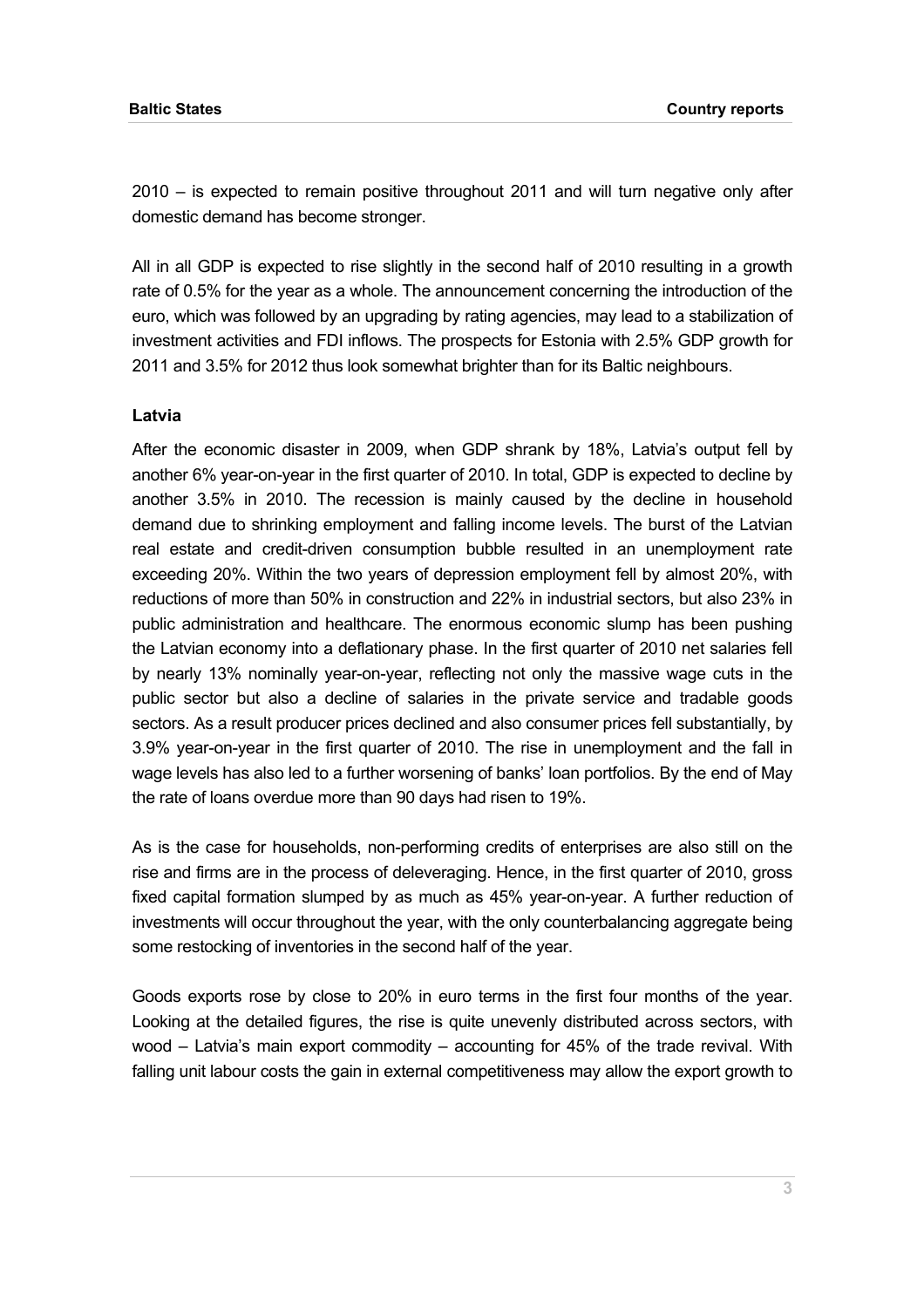be sustained, while the depression of domestic demand will keep the current account in surplus for a longer period.

In early June 2010, after visiting Latvia, the joint mission of the EU and IMF gave their approval for the disbursement of the next tranche of their rescue package. In total about EUR 400 million in additional financing will become available by the end of July from the IMF, the EU and the World Bank. However, IMF mission chief Mark Griffiths stated that Latvia's government will have to find as much as LVL 440 million (equivalent to 3.5% of GDP) in cost cuts in next year's budget in order to meet the terms of the bailout loan, i.e. to reduce the budget deficit to 6% of GDP in 2011. The Latvian government has announced that it is prepared to meet the requirements, aiming at tax increases while trying to prevent further cuts in public wages. However, an agreement on definitive measures is most unlikely before the parliamentary elections on 2 October. In mid-March the conservative People's Party resigned from the ruling coalition leaving the remaining minority government of Prime Minister Valdis Dombrovskis with a support of only 44 of 100 seats in parliament.

In the polls the left-wing party 'Harmony Centre', which is supported by the Russian speaking minority in particular, is in the lead. 'Harmony Centre', ruling the capital Riga since last year, advocates a move from the flat tax income system to progressive income taxation and has strongly criticized the austerity measures of the government. On the liberal and conservative side of the political spectrum two new electoral alliances were formed in the run-up to the elections. The 'Unity' alliance, running second in the polls, includes Valdis Dombrovskis' 'New Era' and two other conservative parties. The People's Party, currently the strongest party in parliament but having lost the confidence of the electorate in the past two years has formed the economic liberal alliance 'For a good Latvia' with 'Latvia's First Party/Latvian Way' (LPP/LC). Although a victory of 'Harmony Centre' may bring about a change in the prevailing Latvian politics, it is most likely that right-wing alliances and parties will again form a coalition after the elections and continue on the path of liberal conservatism that has dominated Latvia's economic policy course since independence.

In general, Latvia's recovery from the depression will be rather sluggish in the coming three years. The consolidation path of public households and the necessary deleveraging of households and enterprises will keep domestic demand crippled, so that GDP will grow by only 0.7% in 2011 and 2% in 2012.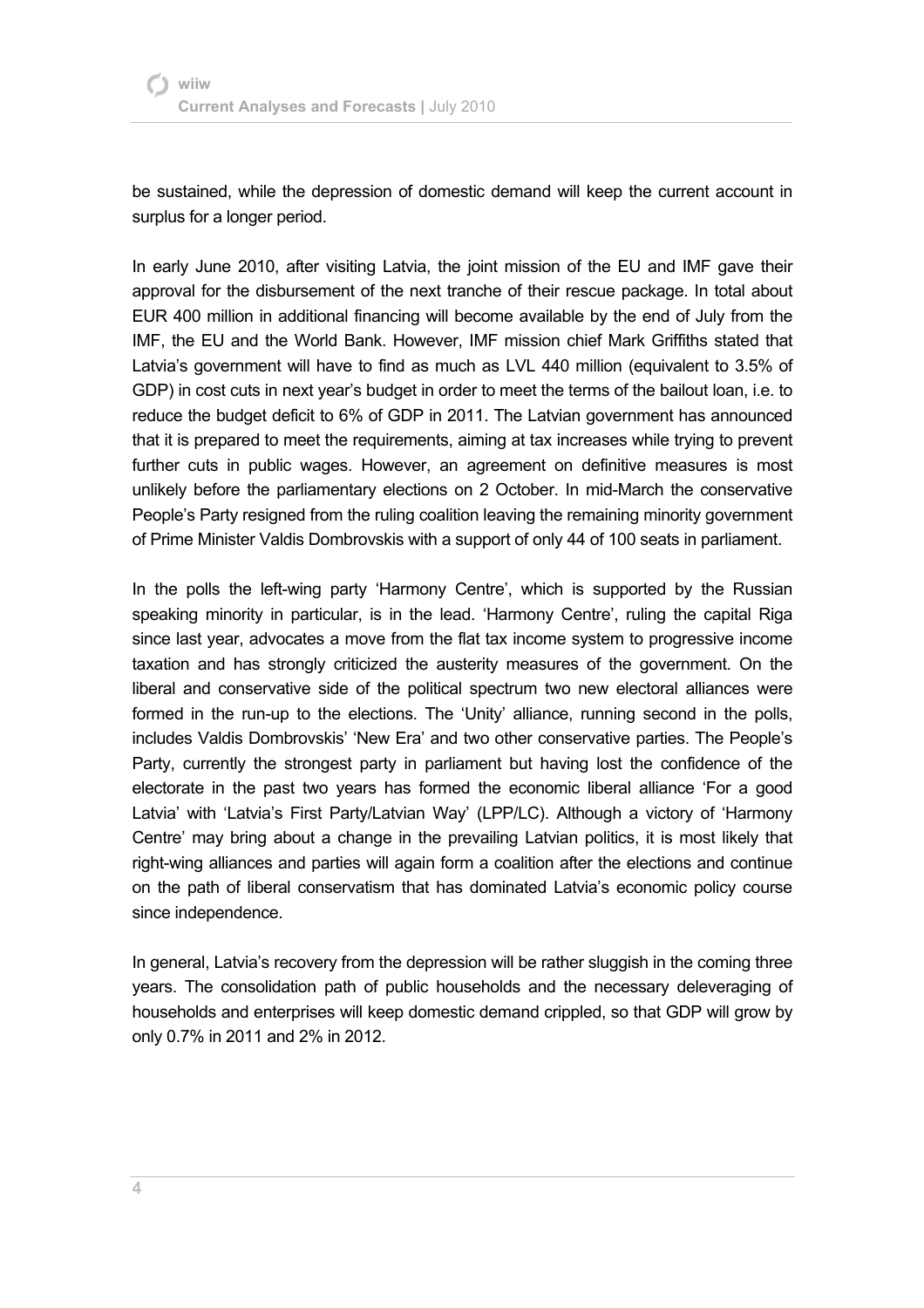## **Lithuania**

Lithuanian economic activity shows a similar pattern as in the two Baltic neighbours, with GDP declining once more in the first quarter of the year, by 2.8% annually. Also here domestic demand is still depressed. Throughout 2010 household consumption is expected to fall by 7%, triggered by an unemployment rate rising to 18% and cuts in real and nominal wages by more than 6%.

Gross fixed capital investment fell even more strongly, by 30% in the first quarter of 2010, and will only pick up in the second half of the year. While consumer prices were slightly falling year-on-year in the first quarter of 2010, producer prices in industry rose by more than 6% mainly because of the revival of oil prices. Since no further hikes of indirect taxes are scheduled for the second half of the year, consumer prices are expected to remain stable throughout 2010.

The budget deficit of 8.9% in 2009 raised concerns that Lithuania might run into difficulties refinancing its rising public debt. In order to prevent the deficit from widening even further, in December last year an additional austerity package of 4% of GDP was enacted which should help to keep the deficit below 8% in 2010. In June, Prime Minister Andrius Kubilius announced plans to reduce government expenditures in the 2011 budget by a further 3%. The savings should come inter alia from extended cuts in public employee wages, a reduction of paternity leave benefits and a rise of the retirement age.

Officially, both Lithuania and Latvia still target to introduce the euro in 2014. However, the consolidation of their budgets without eradicating the plantlets of growth revival in the coming three years will be a difficult task. Hence, the allegedly 'safe haven' of the eurozone is likely to be reached at a later date.

With domestic demand declining in all sectors of the economy, also in Lithuania all hopes are directed to a rise of external demand. In the first four months of 2010 goods exports increased by 17% in euro terms. The revival of oil prices obviously had a positive impact on exports of oil and chemical products, the most important branch in Lithuania. However, other industries show a marked upswing as well. More than in Estonia and Latvia, an increase in exports could also be driven by picking up external demand from its eastern neighbours Russia and Ukraine.

In total, GDP is expected to decline by another 1.5% in 2010. Also in the following years growth will remain sluggish with only 1.5% expected in 2011 and 2.5% in 2012.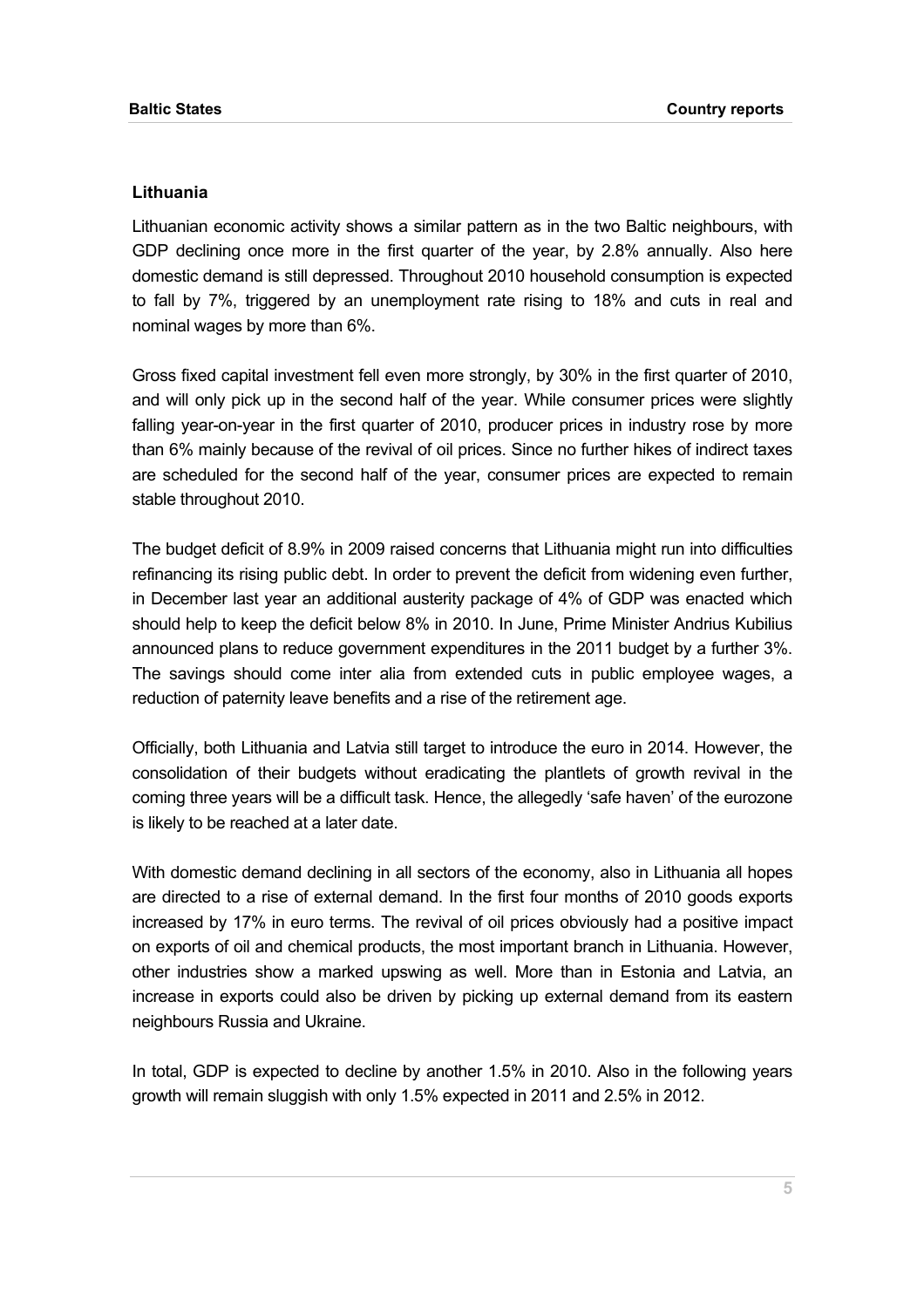# **Can the Baltic citizens endure more austerity than others?**

In the past two years all three Baltic States have experienced the most extensive bust of all European countries, with social hardships now developing that have not been seen since the phasing-out of the transitional crisis in the first half of the 1990s. From the breakout of the crisis in 2008 to the end of 2010 GDP per capita at PPP will have dropped between 15% in Estonia and 22% in Latvia, while unemployment rates have already jumped close to 20% in all countries.

One astonishing fact is that the citizens in the Baltic countries apparently sustained, without significant opposition, the harsh austerity measures implemented throughout 2009 and set to continue in the course of budget consolidation in the coming years, whereas governments in other Eastern and Southern European countries (Greece, Romania) with substantially lower cuts in public expenditures encountered much stronger resistance. Only in early 2009, when public wage cuts were announced, protesters gathered in the streets of Riga and Vilnius. One reason for this may be that, throughout the Baltics, unions play only a minor role with density rates at or below 10%, thus their ability to organize employee protests is limited. Furthermore, since the countries gained independence from the Soviet Union, left-wing parties have generally been in a marginalized position, particularly so in Estonia and Latvia. (This may change in Latvia in October, when 'Harmony Centre' may become the strongest party in the new parliament.) That also explains why not only in the course of the crisis but also in the 15 years before, no substantial alternatives to the liberal economic and social regime evolving in the Baltic countries was formulated in the political scene.

Moreover, the strong increases in salaries in the boom period (real wages rose by 50-70% in the three Baltic countries in the five years prior to the crisis) may have appeared as windfall profits for the middle- and upper-income classes, which now makes it easier for them to cope with the experienced shortfall. However, particularly for the low- and mediumeducated, the young and a large share of the Russian-speaking minority (especially in Estonia and Latvia) the liberal experiment of the Baltic States with low state intervention and currency pegs has led to social hardship and disillusionment that will last for years to come.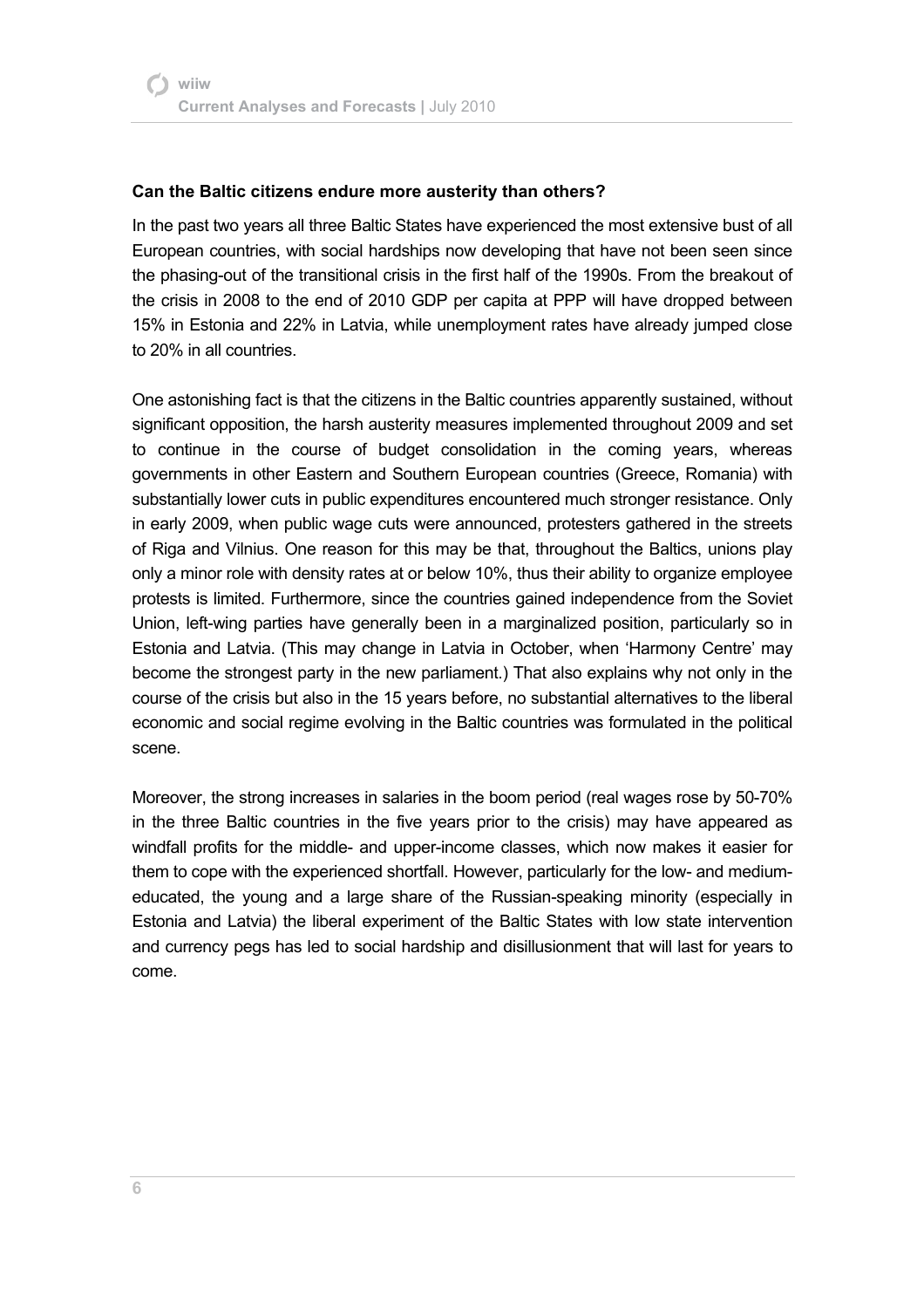#### Table EE

### **Estonia: Selected Economic Indicators**

|                                                                       | 2006            | 2007                    | 2008                                                              | $2009$ <sup>1)</sup> | 2009                 | 2010<br>1st quarter                  | 2010           | 2011<br><b>Forecast</b>     | 2012       |
|-----------------------------------------------------------------------|-----------------|-------------------------|-------------------------------------------------------------------|----------------------|----------------------|--------------------------------------|----------------|-----------------------------|------------|
| Population, th pers., average                                         | 1343.5          | 1341.7                  | 1340.7                                                            | 1340.3               |                      | $\cdot$                              | 1336           | 1336                        | 1335       |
| Gross domestic product, EEK mn, nom.<br>annual change, % (real)       | 206996<br>10.0  | 244504<br>7.2           | 251493<br>$-3.6$                                                  | 214828<br>$-14.1$    | 52373<br>$-15$       | 50541<br>$-2.3$                      | 0.5            | 219100 231300 249000<br>2.5 | 3.5        |
| GDP/capita (EUR at exchange rate)<br>GDP/capita (EUR at PPP)          | 9800<br>15400   | 11600<br>17100          | 12000<br>16900                                                    | 10200<br>14300       | $\lambda$            | $\mathbf{r}$<br>$\ddot{\phantom{0}}$ |                |                             |            |
| Consumption of households, EEK mn, nom.<br>annual change in % (real)  | 112950<br>13.0  | 132335<br>9.1           | 137499<br>$-4.8$                                                  | 110614<br>$-18.9$    | 28209<br>$-17.7$     | 26022<br>$-7.8$                      | 107200<br>-4.5 | 111000 117200<br>0.5        | 1.5        |
| Gross fixed capital form., EEK mn, nom.<br>annual change in % (real)  | 72325<br>18.6   | 84385<br>9.0            | 73729<br>$-12.1$                                                  | 46967<br>$-34.4$     | 13235<br>$-27.3$     | 9811<br>$-22.8$                      | 45300<br>$-5$  | 48100<br>3                  | 52500<br>5 |
| Gross industrial production                                           |                 |                         |                                                                   |                      |                      |                                      |                |                             |            |
| annual change in % (real)<br>Gross agricultural production            | 9.9             | 6.4                     | $-5.2$                                                            | $-26.0$              | $-28.5$              | 6.2                                  | 4              | 7                           | 8          |
| annual change in % (real)<br>Construction industry                    | $-2.1$          | 12.5                    | $-1.0$                                                            | $-1.7$               |                      |                                      |                |                             |            |
| annual change in % (real)                                             | 27.1            | 16.5                    | $-15.4$                                                           | $-28.4$              | $-31.3$              | $-34.2$                              |                |                             |            |
| Employed persons - LFS, th, average<br>annual change in %             | 646.3<br>6.4    | 655.3<br>1.4            | 656.5<br>0.2                                                      | 595.8<br>$-9.2$      | 612.1<br>$-6.8$      | 553.6<br>$-9.6$                      | 570<br>$-4$    | 580<br>2                    | 590<br>2   |
| Unemployed persons - LFS, th, average                                 | 40.5            | 32.0                    | 38.4                                                              | 95.1                 | 79.0                 | 136.9                                |                |                             |            |
| Unemployment rate - LFS, in %, average                                | 5.9             | 4.7                     | 5.5                                                               | 13.8                 | 11.4                 | 19.8                                 | 18.0           | 16.0                        | 15.0       |
| Reg. unemployment rate, in %, end of period                           | 1.9             | 2.2                     | 4.6                                                               | 13.3                 | 8.4                  | 14.6                                 |                |                             |            |
| Average gross monthly wages, EEK<br>annual change in % (real, gross)  | 9407<br>11.6    | 11336<br>13.0           | 12912<br>3.2                                                      | 12223<br>$-5.2$      | 12147<br>$-4.5$      | 11865<br>$-2.6$                      |                |                             |            |
| Consumer prices (HICP), % p.a.<br>Producer prices in industry, % p.a. | 4.5<br>4.2      | 6.7<br>8.1              | 10.6<br>8.0                                                       | 0.2<br>0.7           | 3.7<br>4.5           | 0.0<br>$-0.1$                        | 1.5            | 3.0                         | 4.0        |
| General governm. budget, EU-def., % GDP                               |                 |                         |                                                                   |                      |                      |                                      |                |                             |            |
| Revenues                                                              | 36.5            | 37.4                    | 37.1                                                              | 43.6                 | 34.6                 | $\blacksquare$                       |                |                             |            |
| Expenditures                                                          | 34.0            | 34.8                    | 39.9                                                              | 45.4                 | 46.3                 |                                      |                |                             |            |
| Net lending $(+)$ / net borrowing $(-)$                               | 2.5             | 2.6                     | $-2.8$                                                            | $-1.7$               | $-11.7$              |                                      | $-2.5$         | $-2.5$                      | $-2.5$     |
| Public debt, EU-def., in % of GDP                                     | 4.5             | 3.8                     | 4.6                                                               | 7.2                  | $\ddot{\phantom{a}}$ | ä,                                   | 10             | 13                          | 14         |
| Money market rate, $%$ p.a., end of period $2)$                       | 3.8             | 7.0                     | 7.0                                                               | 2.8                  | 6.4                  | 1.6                                  |                |                             |            |
| Current account, EUR mn                                               | $-16.9$         | -2237.0 -2783.0 -1504.0 |                                                                   | 631.0                | $-12.1$<br>$-0.4$    | 177.2<br>5.5                         | 400            | 200                         | 0          |
| Current account in % of GDP<br>Exports of goods, BOP, EUR mn          | 7761.0          | $-17.8$<br>8087.0       | $-9.4$<br>8536.0                                                  | 4.6<br>6503.0        | 1497.3               | 1763.5                               | 2.9<br>7500    | 1.4<br>8500                 | 0<br>9600  |
| annual growth rate in %                                               | 22.3            | 4.2                     | 5.6                                                               | $-23.8$              | $-26.4$              | 17.8                                 | 15             | 13                          | 13         |
| Imports of goods, BOP, EUR mn                                         |                 | 10149.0 10873.0 10413.0 |                                                                   | 7008.0               | 1674.9               | 1870.5                               | 7900           | 9000                        | 10000      |
| annual growth rate in %                                               | 28.5            | 7.1                     | $-4.2$                                                            | $-32.7$              | $-33.8$              | 11.7                                 | 13             | 14                          | 11         |
| Exports of services, BOP, EUR mn                                      | 2787.0          | 3200.0                  | 3531.0                                                            | 3160.0               | 680.2                | 674.6                                | 3300           | 3500                        | 3700       |
| annual growth rate in %                                               | 6.7             | 14.8                    | 10.3                                                              | $-10.5$              | $-10.1$              | $-0.8$                               | 4              | 6                           | 6          |
| Imports of services, BOP, EUR mn                                      | 1996.0          | 2242.0                  | 2338.0                                                            | 1841.0               | 450.2                | 357.9                                | 1650           | 1800                        | 2000       |
| annual growth rate in %                                               | 12.6            | 12.3                    | 4.3                                                               | $-21.3$              | -14.4                | $-20.5$                              | -10            | 9                           | 11         |
| FDI inflow, EUR mn<br>FDI outflow, EUR mn                             | 1432.0<br>880.0 | 1998.0<br>1273.0        | 1317.0<br>723.0                                                   | 1204.0<br>1053.0     | 183.2<br>172.4       | 144.7<br>141.2                       | 1300           |                             |            |
| Gross reserves of NB excl. gold, EUR mn                               | 2115.3          | 2235.6                  | 2814.0                                                            | 2759.0               | 2638.7               | 2686.0                               |                |                             |            |
| Gross external debt, EUR mn                                           |                 |                         | 12903.8 17339.5 19052.1 17409.3                                   |                      |                      | 18501.0 16969.7                      |                |                             |            |
| Gross external debt in % of GDP                                       | 97.5            | 111.0                   | 118.5                                                             | 126.8                | 134.7                | 121.1                                |                |                             |            |
| Average exchange rate EEK/EUR<br>Purchasing power parity EEK/EUR      |                 |                         | 15.6466 15.6466 15.6466 15.6466<br>9.9923 10.6247 11.1035 11.2102 |                      |                      | 15.6466 15.6466                      | 15.65          | 15.65                       | 15.65      |

*Note:* Gross industrial production, construction output and producer price index refer to NACE Rev. 2. 1) Preliminary. - 2) TALIBOR 1 month interbank offered rate.

*Source:* wiiw Database incorporating Eurostat and national statistics. Forecasts by wiiw.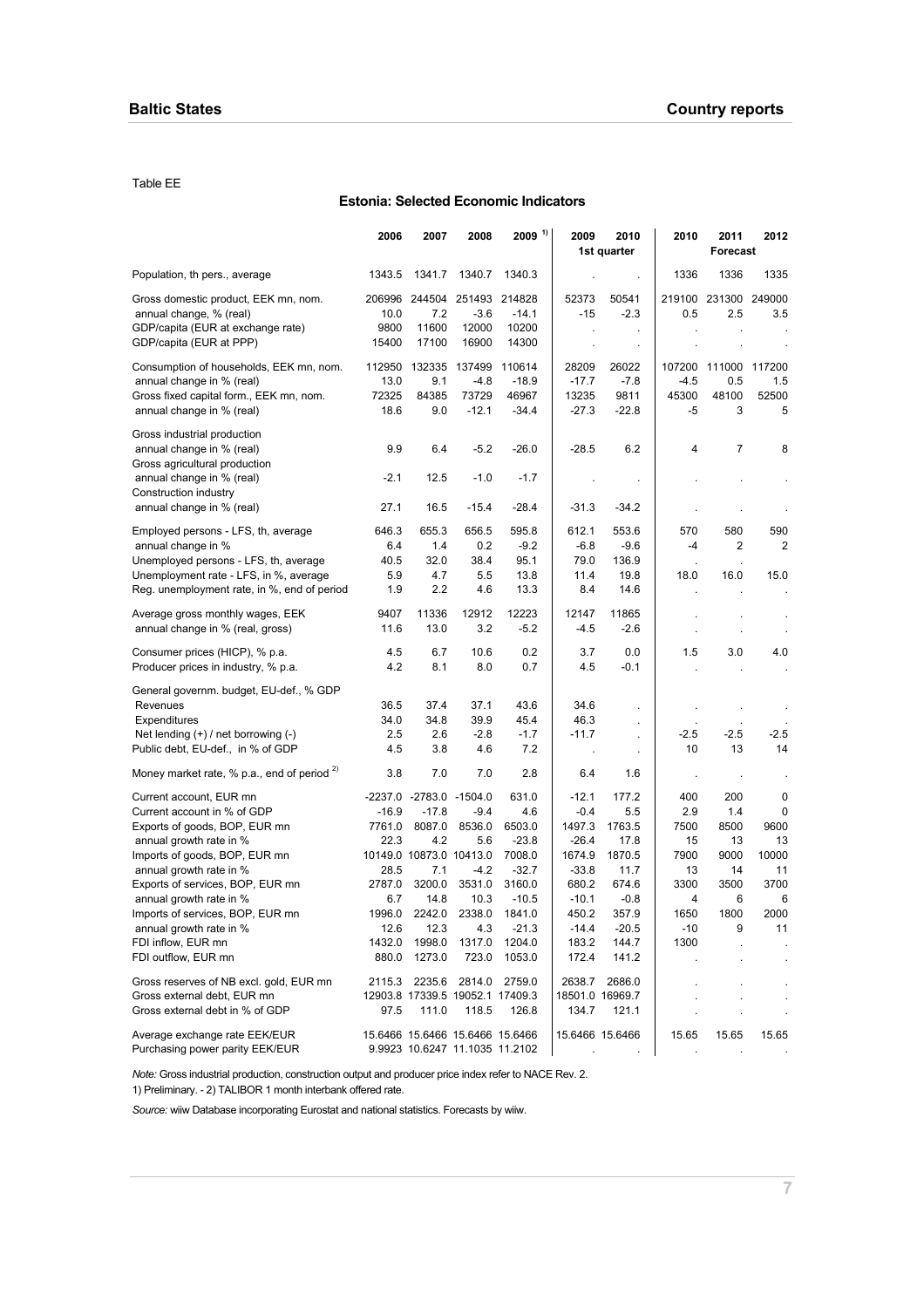#### Table LV

#### **Latvia: Selected Economic Indicators**

|                                               | 2006    | 2007                    | 2008                            | $2009$ <sup>1)</sup>        | 2009            | 2010<br>1st quarter | 2010    | 2011<br><b>Forecast</b> | 2012                        |
|-----------------------------------------------|---------|-------------------------|---------------------------------|-----------------------------|-----------------|---------------------|---------|-------------------------|-----------------------------|
| Population, th pers., average                 | 2287.9  | 2276.1                  | 2266.1                          | 2255.1                      |                 |                     | 2240    | 2230                    | 2220                        |
| Gross domestic product, LVL mn, nom.          |         |                         | 11171.7 14779.8 16274.5 13244.3 |                             | 3308.5          | 2852.6              | 12400   | 12600                   | 13100                       |
| annual change in % (real)                     | 12.2    | 10.0                    | $-4.5$                          | $-18.0$                     | $-17.8$         | $-6.0$              | $-3.5$  | 0.7                     | 2                           |
| GDP/capita (EUR at exchange rate)             | 7000    | 9300                    | 10200                           | 8300                        |                 |                     |         |                         |                             |
| GDP/capita (EUR at PPP)                       | 12200   | 13900                   | 14400                           | 11700                       |                 |                     |         |                         |                             |
| Consumption of households, LVL mn, nom.       | 7184.2  | 9104.3                  | 9935.6                          | 7941.2                      | 2033.8          | 1870.0              | 7000    | 7000                    | 7200                        |
| annual change in % (real)                     | 21.4    | 14.8                    | $-5.5$                          | $-22.5$                     | $-22.3$         | $-5.8$              | -9      | $-1$                    | 0.5                         |
| Gross fixed capital form., LVL mn, nom.       | 3644.1  | 4975.1                  | 4777.3                          | 2822.8                      | 640.5           | 339.5               | 2300    | 2400                    | 2500                        |
| annual change in % (real)                     | 16.3    | 7.5                     | $-15.6$                         | $-37.7$                     | $-34.1$         | $-44.4$             | $-15$   | 2                       | 2                           |
| Gross industrial production <sup>2)</sup>     |         |                         |                                 |                             |                 |                     |         |                         |                             |
| annual change in % (real)                     | 6.5     | 1.1                     | $-3.9$                          | $-16.2$                     | $-23.0$         | 6.4                 | 7       | 8                       | 7                           |
| Gross agricultural production                 |         |                         |                                 |                             |                 |                     |         |                         |                             |
| annual change in % (real)                     | $-1.9$  | 10.8                    | 0.1                             | 0.4                         |                 |                     |         |                         |                             |
| Construction industry                         |         |                         |                                 |                             |                 |                     |         |                         |                             |
| annual change in % (real)                     | 13.3    | 13.6                    | $-3.1$                          | $-34.9$                     | $-29.7$         | $-43.4$             |         |                         |                             |
| Employed persons - LFS, th, average           | 1087.1  | 1118.0                  | 1124.5                          | 983.1                       | 1046.7          | 916.7               | 900     | 900                     | 920                         |
| annual change in %                            | 5.2     | 2.8                     | 0.6                             | $-12.6$                     | $-8.0$          | $-12.4$             | -8      | 0                       | 2                           |
| Unemployed persons - LFS, th, average         | 79.5    | 71.3                    | 90.5                            | 203.2                       | 168.8           | 235.4               |         |                         |                             |
| Unemployment rate - LFS, in %, average        | 6.8     | 6.0                     | 7.5                             | 17.1                        | 9.4             | 20.4                | 20      | 18                      | 17                          |
| Reg. unemployment rate, in %, end of period   | 6.5     | 4.9                     | 7.0                             | 16.0                        | 10.7            | 17.3                |         |                         |                             |
| Average gross monthly wages, LVL              | 302     | 398                     | 479                             | 461                         | 470             | 431                 |         |                         |                             |
| annual change in % (real, net)                | 15.6    | 19.9                    | 6.2                             | $-5.6$                      | $-2.6$          | $-9.2$              |         | ł.                      |                             |
| Consumer prices (HICP), % p.a.                | 6.6     | 10.1                    | 15.2                            | 3.3                         | 9.0             | $-3.9$              | -3      | $\mathbf{1}$            | 2                           |
| Producer prices in industry, % p.a.           | 10.3    | 16.1                    | 11.4                            | -4.6                        | 4.0             | $-4.8$              |         | ÷,                      | $\mathcal{L}_{\mathcal{A}}$ |
| General government budget, EU-def., % GDP     |         |                         |                                 |                             |                 |                     |         |                         |                             |
| Revenues                                      | 37.7    | 35.4                    | 34.4                            | 34.0                        | 33.4            | $\mathbf{r}$        | $\cdot$ | $\cdot$                 |                             |
| Expenditures                                  | 38.1    | 35.7                    | 38.6                            | 42.9                        | 41.1            |                     |         |                         |                             |
| Net lending $(+)$ / net borrowing $(-)$       | $-0.5$  | $-0.3$                  | $-4.1$                          | $-8.9$                      | $-7.7$          | ä,                  | -8      | -8                      | -6                          |
| Public debt, EU-def., in % of GDP             | 10.7    | 9.0                     | 19.5                            | 36.1                        |                 | $\cdot$             | 50      | 58                      | 62                          |
| Refinancing rate of NB, % p.a., end of period | 5.0     | 6.0                     | 6.0                             | 4.0                         | 5.0             | 3.5                 | $\cdot$ | $\cdot$                 |                             |
| Current account, EUR mn                       |         | -3603.0 -4710.0 -3014.0 |                                 | 1770.0                      | 60.1            | 355.9               | 800     | 400                     | $-100$                      |
| Current account in % of GDP                   | $-22.5$ | $-22.3$                 | $-13.0$                         | 9.4                         | 0.1             | 8.8                 | 4.5     | 2.2                     | $-0.5$                      |
| Exports of goods, BOP, EUR mn                 | 4929.0  |                         | 6020.0 6531.0                   | 5138.0                      | 1168.8          | 1364.8              | 5900    | 6800                    | 7600                        |
| annual growth rate in %                       | 14.3    | 22.1                    | 8.5                             | $-21.3$                     | $-25.4$         | 16.8                | 15      | 15                      | 12                          |
| Imports of goods, BOP, EUR mn                 |         |                         | 9032.0 11074.0 10603.0          | 6363.0                      | 1665.1          | 1628.7              | 6300    | 6700                    | 7300                        |
| annual growth rate in %                       | 33.7    | 22.6                    | $-4.3$                          | $-40.0$                     | $-35.9$         | $-2.2$              | $-1$    | 6                       | 9                           |
| Exports of services, BOP, EUR mn              | 2121.0  | 2707.0                  | 3088.0                          | 2730.0                      | 679.5           | 599.7               | 2500    | 2650                    | 2800                        |
| annual growth rate in %                       | 21.7    | 27.6                    | 14.1                            | $-11.6$                     | $-2.2$          | $-11.7$             | -8      | 6                       | 6                           |
| Imports of services, BOP, EUR mn              | 1586.0  |                         | 1974.0 2169.0                   | 1569.0                      | 379.8           | 326.2               | 1400    | 1600                    | 1750                        |
| annual growth rate in %                       | 26.3    | 24.5                    | 9.9                             | $-27.7$                     | $-23.3$         | $-14.1$             | $-11$   | 14                      | 9                           |
| FDI inflow, EUR mn                            | 1339.0  | 1705.0                  | 869.0                           | 54.0                        | 22.5            | 59.7                | 100     |                         |                             |
| FDI outflow, EUR mn                           | 136.0   | 270.0                   | 169.0                           | $-16.0$                     | $-6.4$          | 0.9                 |         |                         |                             |
| Gross reserves of NB excl. gold, EUR mn       |         |                         |                                 | 3346.2 3859.9 3514.0 4614.2 |                 | 3163.7 5364.9       |         |                         |                             |
| Gross external debt, EUR mn                   |         |                         | 18127.7 26834.6 29762.8 29159.4 |                             | 28970.2 29070.5 |                     |         |                         |                             |
| Gross external debt in % of GDP               | 113.1   | 126.4                   | 129.5                           | 156.2                       | 155.1           | 164.7               |         |                         |                             |
| Average exchange rate LVL/EUR                 |         | 0.6962 0.7001           | 0.7027                          | 0.7057                      |                 | 0.7083 0.7083       |         | 0.7027 0.7027 0.7027    |                             |
| Purchasing power parity LVL/EUR               |         |                         | 0.3999  0.4681  0.4999  0.5039  |                             |                 |                     |         |                         |                             |

*Note:* Gross industrial production, construction output and producer price index refer to NACE Rev. 2.

1) Preliminary. - 2) Enterprises with 20 and more employees.

*Source:* wiiw Database incorporating Eurostat and national statistics. Forecasts by wiiw.